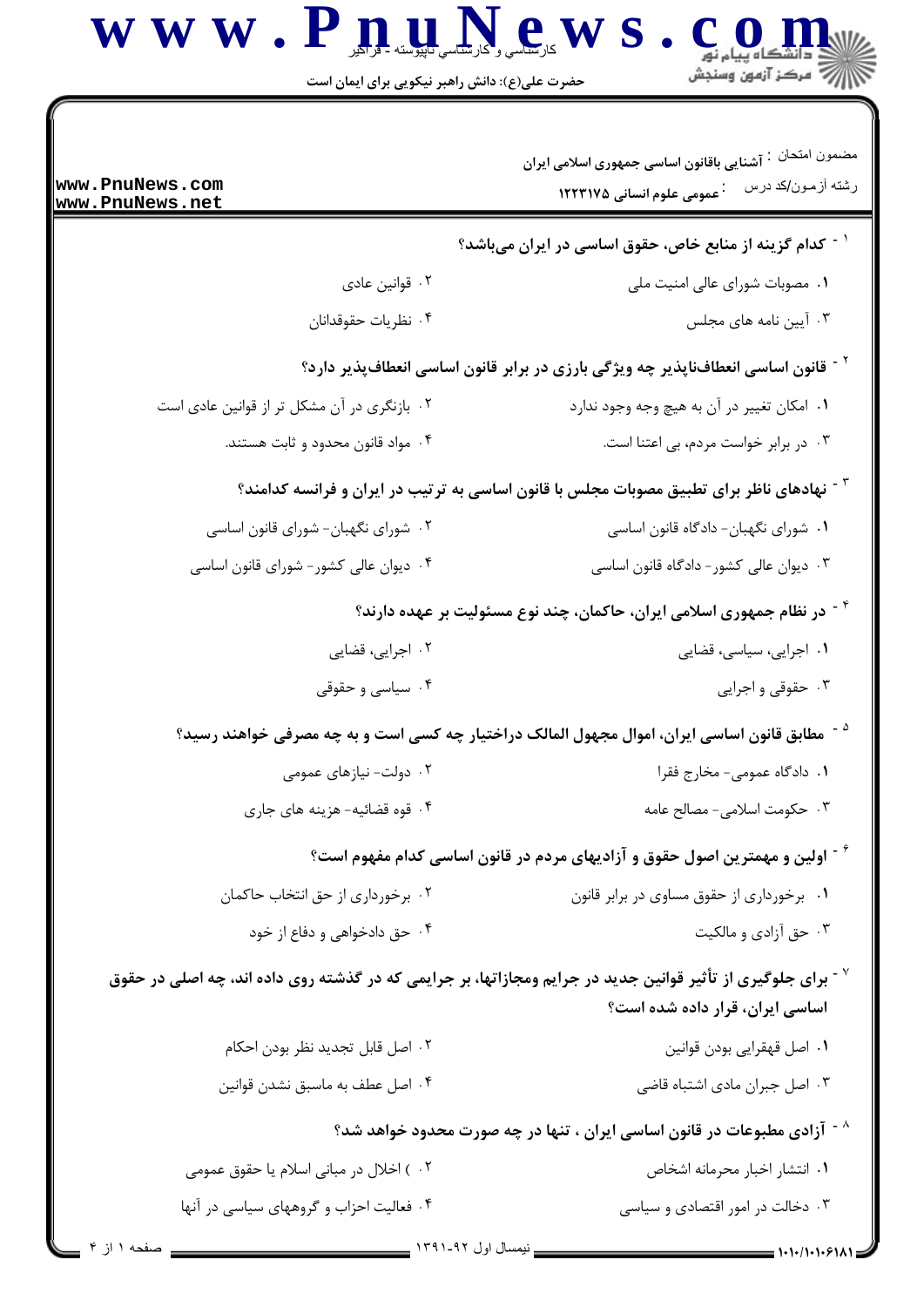$\mathbf{W} \mathbf{W} \cdot \mathbf{P} \prod_{\text{sub}} \prod_{\text{sub}} \prod_{\text{sub}} \mathbf{P}_{\text{sub}} \mathbf{W} \mathbf{S} \cdot \mathbf{C} \prod_{\text{sub}} \prod_{\text{sub}} \prod_{\text{sub}} \mathbf{W}$ 

| www.PnuNews.com<br>www.PnuNews.net                                                                          | مضمون امنحان فتأتشنايي باقانون اساسي جمهوري اسلامي ايران<br><sup>.</sup> عمومی علوم انسانی ۱۲۲۳۱۷۵ | رشته أزمون/كد درس                       |  |  |
|-------------------------------------------------------------------------------------------------------------|----------------------------------------------------------------------------------------------------|-----------------------------------------|--|--|
| <sup>۹ -</sup> حق تحصیلات رایگان، تا کدام مقطع تحصیلی، در قانون اساسی ایران، برای افراد، قرار داده شده است؟ |                                                                                                    |                                         |  |  |
| ۰۲ پایان دوره راهنمایی                                                                                      |                                                                                                    | ٠١. پايان دوره ابتدايي                  |  |  |
| ۰۴ پایان تحصیلات دانشگاهی                                                                                   |                                                                                                    | ۰۳ پایان دوره متوسطه                    |  |  |
| <sup>۱۰ -</sup> انتخاب رهبری در قانون اساسی جمهوری اسلامی ایران به کدام روش انجام میگیرد.                   |                                                                                                    |                                         |  |  |
| ۰۲ انتخاب غیرمستقیم توسط مردم                                                                               |                                                                                                    | ٠١. انتخاب مستقيم توسط مردم             |  |  |
| ۰۴ انتخاب توسط مجلس شورای اسلامی                                                                            |                                                                                                    | ۰۳ انتخاب توسط شورای نگهبان             |  |  |
| <sup>۱۱ -</sup> دستور به کارگیری اسلحه درناآرامیهای داخلی در ایالات متحده آمریکا، دراختیار کدام مقام است؟   |                                                                                                    |                                         |  |  |
| ۰۲ مجلس نمایندگان                                                                                           |                                                                                                    | ۰۱ رئیس جمهور                           |  |  |
| ۰۴ رئیس دیوان عالی کشور                                                                                     |                                                                                                    | ۰۳ رئیس ارتش                            |  |  |
| <sup>۱۲ -</sup> قوه مجریه، موظف به اجرای تصمیمات کدام مراجع قانونی میباشد؟                                  |                                                                                                    |                                         |  |  |
| ۴. قوه مقننه<br>۰۳ قوه مقننه و قضاييه                                                                       | ۰۲ قوه قضاييه                                                                                      | ١. قوه مقننه                            |  |  |
| <sup>۱۳ -</sup> اگر تنها یک نفر نامزد شرکت در انتخابات ریاست جمهوری باشد                                    |                                                                                                    |                                         |  |  |
| ۰۲ شورای نگهبان اجازه برگزاری انتخابات را نخواهد داد                                                        |                                                                                                    | ۰۱ انتخابات به طور عادی برگزار خواهد شد |  |  |
| ۰۴ دوره ریاست رئیس جمهور قبل، تمدید میگردد                                                                  | ۰۳ تا شرکت نامزدهای دیگر انتخابات به تعویق میافتد                                                  |                                         |  |  |
|                                                                                                             | <sup>۱۴ -</sup> ریاست شورای عالی امنیت ملی، مطابق قانون اساسی ایران به عهده کدام مقام است؟         |                                         |  |  |
| ۰۳ رئيس قوه قضاييه<br>۰۴ رئیس جمهور                                                                         | ۰۲ فرماندهٔ کل قوا                                                                                 | ۰۱ رئیس مجلس                            |  |  |
| <sup>۱۵ -</sup> ارزش تصمیمات نمایندگان ویژه رئیس جمهور، در حکم تصمیمات کدام مرجع قانونی است؟                |                                                                                                    |                                         |  |  |
| ۰۲ نمایندگان مجلس                                                                                           |                                                                                                    | ۰۱ وزیر                                 |  |  |
| ۰۴ رئیس جمهور و هیأت وزیران                                                                                 |                                                                                                    | ۰۳ هيأت وزيران                          |  |  |
| <sup>۱۶ -</sup> درخواست مراجعه به آرای عمومی، باید به تصویب چه تعداد از نمایندگان مجلس شورای اسلامی برسد؟   |                                                                                                    |                                         |  |  |
| ۰۳ کثریت نسبی آنها                                                                                          | ۰۲ نیم از نمایندگان                                                                                |                                         |  |  |
|                                                                                                             |                                                                                                    | $rac{1}{r}$ .                           |  |  |
| ٔ ` ` فعالیتهای تبلیغاتی نامزدهای نمایندگی مجلس، از چند روز پیش از آغاز انتخابات اغاز میگردد؟               |                                                                                                    |                                         |  |  |
| ۸۰۳ روز<br>۰۴ ۶ روز                                                                                         | ۰۲ ۱۰ روز                                                                                          | ۰۱ ۷ روز                                |  |  |
|                                                                                                             |                                                                                                    |                                         |  |  |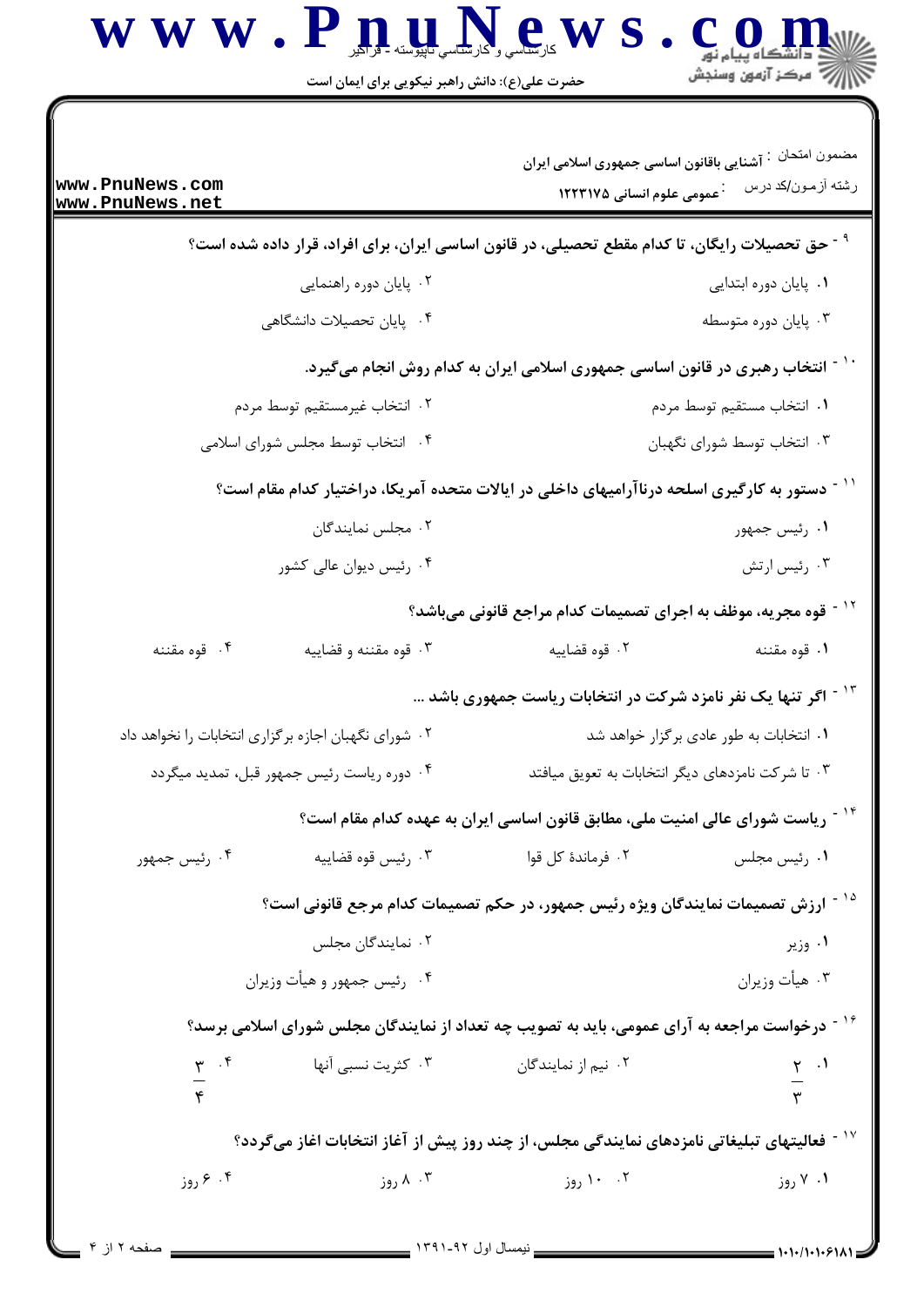$\bf W \ \bf W \cdot \bf P \prod_{\text{min}} \prod_{\text{min}} \prod_{\text{min}} \prod_{\text{min}} \sum_{\text{min}} \sum_{\text{min}} \sum_{\text{min}} \sum_{\text{min}} \sum_{\text{min}} \sum_{\text{min}} \sum_{\text{min}} \sum_{\text{min}} \sum_{\text{min}} \sum_{\text{min}} \sum_{\text{min}} \sum_{\text{min}} \sum_{\text{min}} \sum_{\text{min}} \sum_{\text{min}} \sum_{\text{min}} \sum_{\text{min}} \sum_{\text{min}} \sum_{\text{min}} \sum_{\text{min}} \sum_{\text{min}} \sum_{\text{min}}$ 

| www.PnuNews.com<br>www.PnuNews.net                                                                                      |                                      | <b>1۲۲۳۱۷۵ علوم انسانی ۱۲۲۳۱۷۵</b>                                                           | مضمون امنحان فتسنايي باقانون اساسي جمهوري اسلامي ايران<br>رشته أزمون/كد درس |
|-------------------------------------------------------------------------------------------------------------------------|--------------------------------------|----------------------------------------------------------------------------------------------|-----------------------------------------------------------------------------|
|                                                                                                                         |                                      | <sup>۱۸ -</sup> کدام یک از گزینههای ذیل، جزو کمیسیونهای مجلس شورای اسلامی نمیباشد؟           |                                                                             |
| ۰۴ کمیسیون ویژه                                                                                                         | ۰۳ كميسيون ناظر                      | ۰۲ کمیسیون مشترک                                                                             | ٠١ كميسيون تلفيق                                                            |
|                                                                                                                         |                                      | <sup>۱۹ -</sup> نظارت بر اجرای دقیق بودجه سالانه کشور بر عهدهٔ کدام نهاد نظارتی است؟         |                                                                             |
| ۰۴ سازمان بازرسی کشور                                                                                                   | ۰۳ دیوان عدالت اداری                 |                                                                                              | ۰۱ دیوان محاسبات کشور مسمع ۲۰ دیوان عالی کشور                               |
|                                                                                                                         |                                      | <sup>۲۰ -</sup> نظارت شورای نگهبان بر انتخابات، از دسته کدام نوع نظارتها خواهد بود؟          |                                                                             |
| ۰۴ کیفری                                                                                                                | ۰۳ عادی                              | ۰۲ استصوابی                                                                                  | ۰۱ استطلاعی                                                                 |
|                                                                                                                         |                                      | <sup>۲۱ -</sup> سازمان ثبت اسناد و املاک کشور، زیر مجموعه کدام یک از قوای حکومتی میباشد؟     |                                                                             |
| ۰۴ قوه قضائيه                                                                                                           | ۰۳ قوه مقننه                         | ۰۲ وزارت کشور                                                                                | ١. قوه مجريه                                                                |
| <sup>۲۲ -</sup> آرای وحدت رویه های که از سوی دیوان عالی کشور صادر میگردد، از نظر ارزش حقوقی با کدام گزینه انطباق دارند؟ |                                      |                                                                                              |                                                                             |
| ۰۴ حکم دادگاه ها                                                                                                        | ۰۳ بخشنامه                           | ۰۲ آیین نامه                                                                                 | ۰۱ قانون                                                                    |
|                                                                                                                         |                                      | <sup>۲۳ -</sup> وزیر دادگستری برای انتصاب، باید مورد موافقت چه نهاد یا شخصی قرار گیرد؟       |                                                                             |
|                                                                                                                         | ۰۲ رئیس جمهور و رئیس قوه قضائیه      |                                                                                              | ۰۱ رئیس جمهور                                                               |
|                                                                                                                         | ۰۴ هيأت وزيران                       |                                                                                              | ۰۳ رئيس قوه قضائيه                                                          |
| <sup>۲۴ -</sup> دیوان عالی عدالت جمهوری در فرانسه چه وظایفی بر عهده دارد؟                                               |                                      |                                                                                              |                                                                             |
|                                                                                                                         | ۰۲ نظارت بر مجلس                     |                                                                                              | ۰۱ نظارت بر قوه قضاییه                                                      |
|                                                                                                                         | ۰۴ محاکمهٔاعضای دولت                 |                                                                                              | ۰۳ محاکمهٔ نمایندگان مجلس                                                   |
|                                                                                                                         |                                      | <sup>۲۵ -</sup> با توجه به اعضای ثابت، مجمع تشخیص مصلحت نظام، هم اکنون دارای چند عضو میباشد؟ |                                                                             |
| 40.5                                                                                                                    | $\mathbf{r} \Delta \cdot \mathbf{r}$ | F1.7                                                                                         | T1.1                                                                        |
| <sup>۲۶ -</sup> حکم اولیه موارد پیشنهادی اصلاح قانون اساسی، توسط کدام مرجع قانونی صادر میگردد؟                          |                                      |                                                                                              |                                                                             |
|                                                                                                                         | ۰۲ ریاست مجلس                        |                                                                                              | ۰۱ رياست جمهور                                                              |
|                                                                                                                         | ۰۴ رياست مجمع تشخيص مصلحت نظام       |                                                                                              | ۰۳ رهبري                                                                    |
| <sup>۲۷ -</sup> دو رکن اساسی سازمان صدا و سیمای جمهوری اسلامی ایران کداماند؟                                            |                                      |                                                                                              |                                                                             |
|                                                                                                                         | ۰۲ رئیس و مشاوران                    |                                                                                              | ۰۱ رئیس و شورای سیاستگذاری                                                  |
|                                                                                                                         | ۰۴ رکن حقوقی و رکن رسانهای           |                                                                                              | ۰۳ رکن قانونی و رکن اجرایی                                                  |
|                                                                                                                         |                                      |                                                                                              |                                                                             |